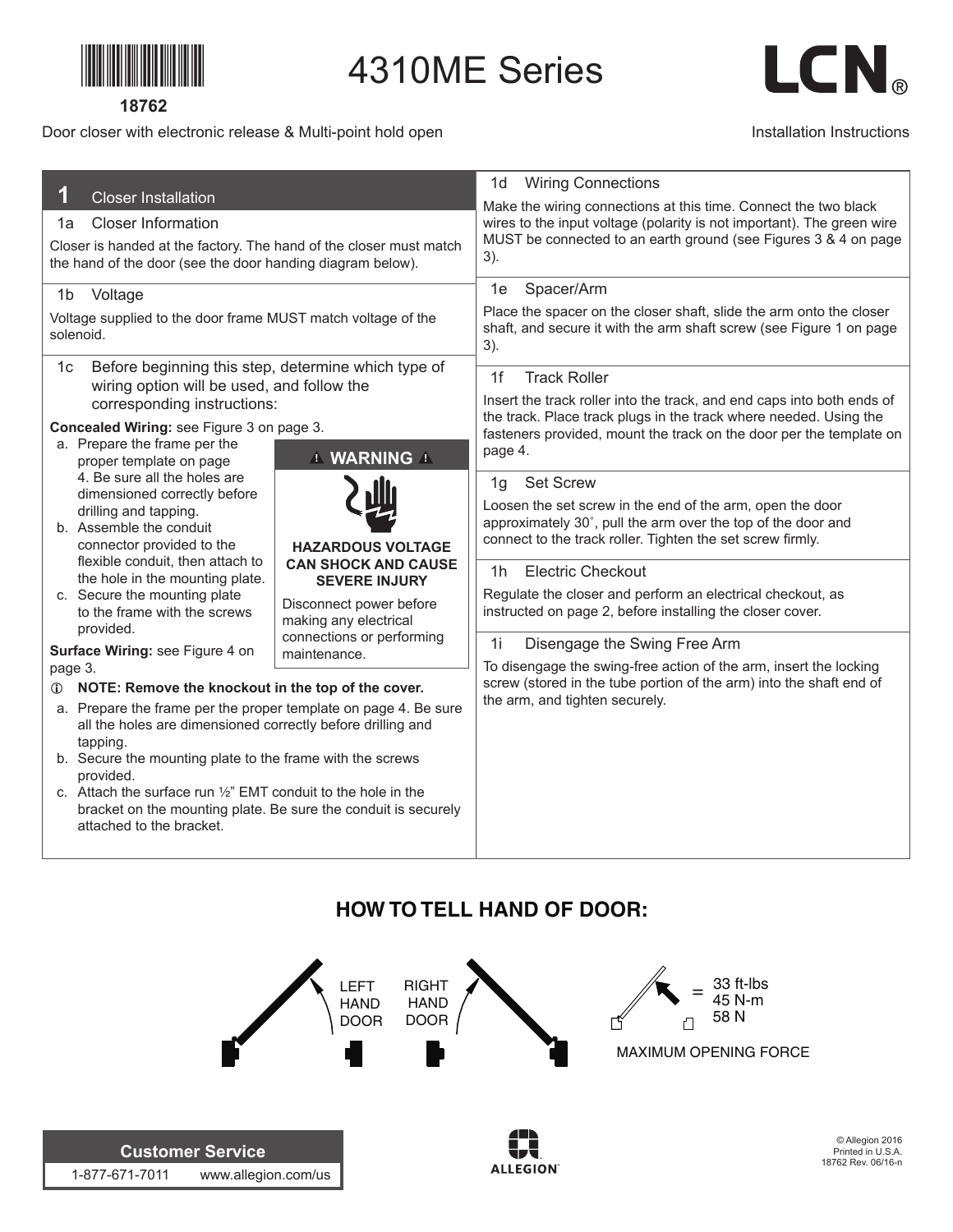## **2** Regulation Instructions

**See Figure 2 on the opposite page for regulating screw location, door control diagram & spring power adjustment**

## **2a Spring Power Adjustment**

DO NOT ALLOW THE DOOR TO SLAM INTO THE FRAME. The spring power should be adjusted **only** if more power is needed to close the door. Turning the spring adjustment 5/32" Allen Wrench clockwise will increase the spring power. Maximum adjustment is six (6) turns.

#### 2b Regulation

A "normal" closing time from a 90° position is five (5) to seven (7) seconds, equally divided between the **MAIN** and **LATCH SPEED**. If adjustments are needed, use  $\frac{3}{2}$ " Allen Wrench. To adjust the **MAIN SPEED**, turn the regulating screw clockwise to slow the door speed, or counterclockwise to increase the door speed. **LATCH SPEED** is adjusted the same way. When adjusting the **BACKCHECK**, turn the regulating screw clockwise to increase the amount of force, or counterclockwise to reduce the amount of force. **DO NOT USE THE ABRUPT BACKCHECK SETTING OR EXPECT THE CLOSER TO ACT AS A STOP!**

## **A** CAUTION A

Improper installation or regulation may result in personal injury or property damage. Follow all instructions carefully. For questions, call LCN at 877-671-7011

## **3** Electrical Checkout

**After completion of installation & wiring, and with the unit properly powered, perform the following tests:**

#### 3a Hold Open

With power on, open the door any position and release. The door should remain in the hold-open position within 10°. For a bypass model to hold open, the door must be opened beyond the degree of the door swing indicated on the label.

#### 3b Door

If the door does not remain in the hold open position, push the on/ off switch. Open the door again. If the shaft end of the arm still does not hold open, verify the proper voltage input at the solenoid leads.

### 3c Power Release

Turn the power off. The shaft end of the arm should rotate and pick up the rest of the arm, closing the door completely. Push the on/off switch again to restore the power.

#### 3d Put on Closer Cover

After the electrical checkout is complete, fit the closer cover onto the closer and insert cover screws in proper locations. Hold the cover firmly against the mounting plate while tightening the cover screws securely.

### 3e Rechecking the System

The system should be checked at regular intervals. It is recommended that steps 3a-3c be repeated every 90 days.

## **4** Electrical Data for Door Holder Solenoid

24V AC-DC Nominal +10% - 15% @ 0.075 Amp. Max. 120V AC-DC Nominal +10% - 15% @ 0.030 Amp. Max. 24 V Hold Open Force Adjustment

If the door is hard to pull out of the hold open position, adjust as shown.

## **Important**

**The closer leaves the factory set at a maximum holding force. The holding force may be decreased and increased again, but it cannot be increased beyond the original setting.**



Turn counterclockwise to decrease the holding force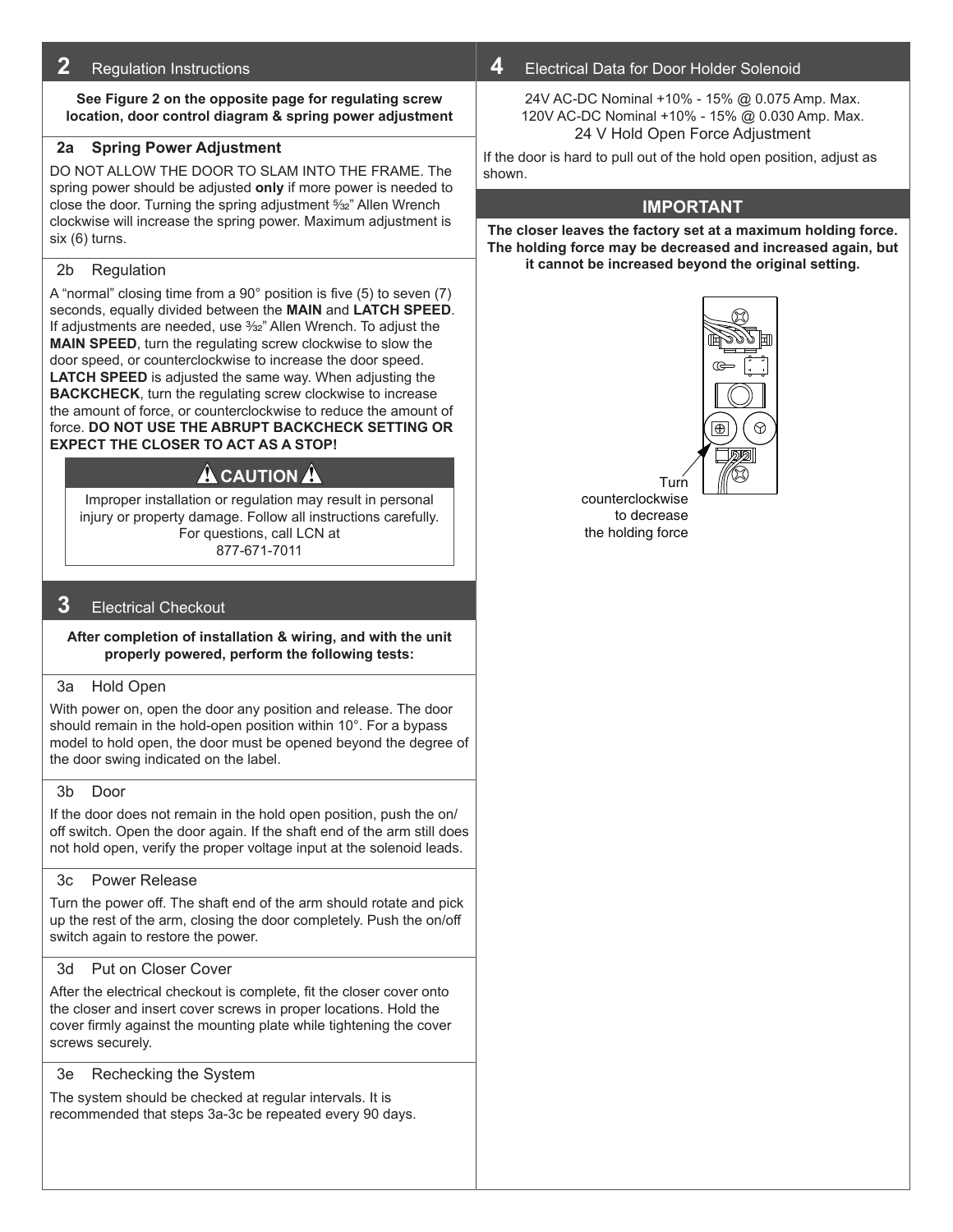